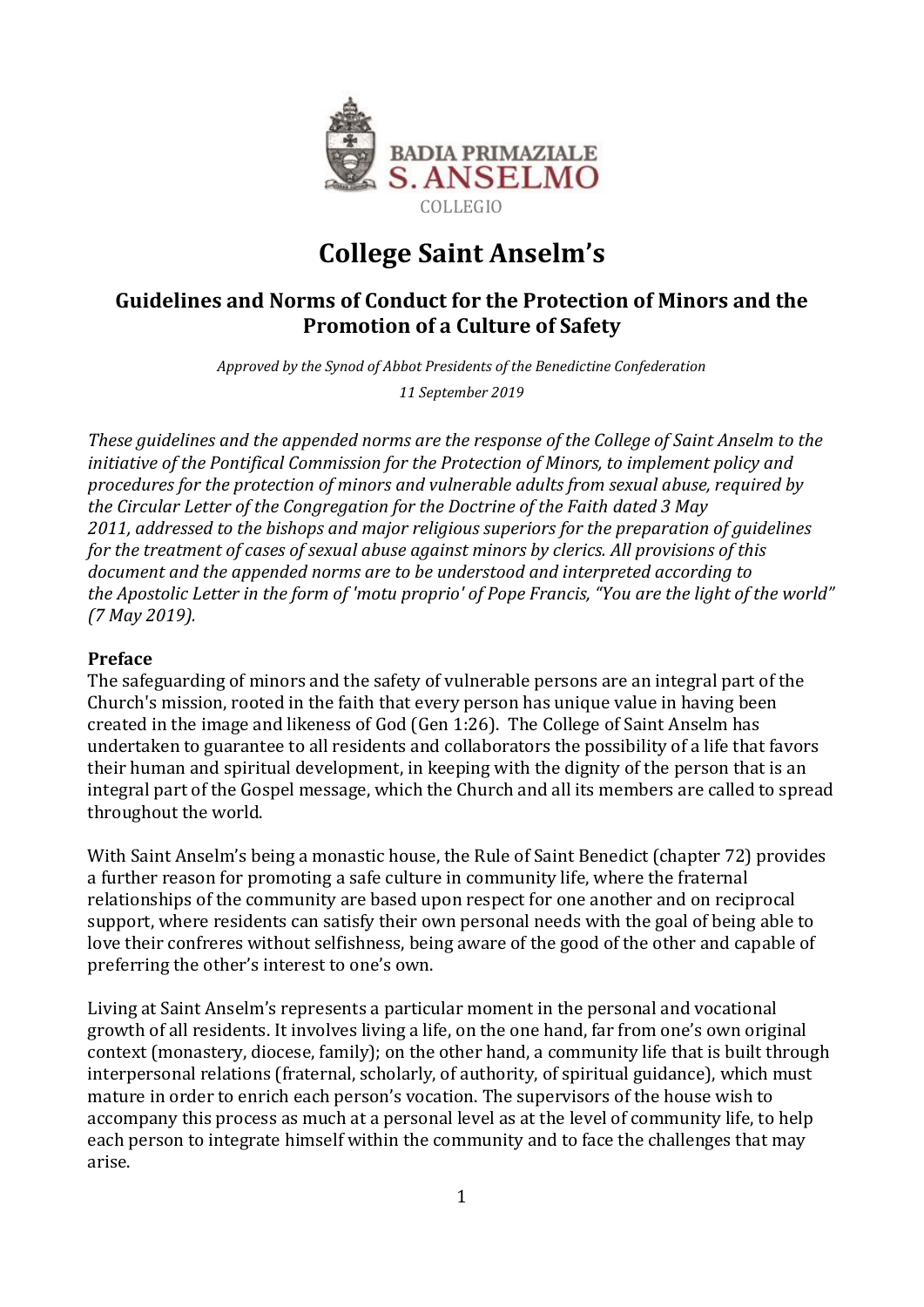The College desires to guarantee to all persons the possibility of an environment that is sensitive, compassionate, and safe, where everyone can find peace of mind, being certain that human relationships are based on decency, equality and mutual respect for the freedom and dignity of the person. It requires of all persons the necessary human maturity and conduct in conformity with good morals, the Gospel and the norms of academic life.

#### **Declaration of Commitment**

In order to promote a culture of safety at Saint Anselm's, and of protection of all vulnerable persons, the following are necessary:

1. Prudence in the admission of residents, in whatever capacity, be they students, officials, professors, volunteers, administrative staff, or collaborators, in accordance with the principles of safe recruitment.

2. Attention to the formation, whether initial or continuing, of all its members.

3. Good education in the practices of common life, to promote a healthy culture within the College where people can feel safe and supported in their life and in their work, and to foster amicable relationships of fraternity and collaboration.

## **1. Admission to the College**

- The admission to formation of religious and diocesans is the responsibility of their respective superiors. The college must assume their due attention to the necessary discernment. At the moment of enrollment at Saint Anselm's, a letter of presentation will be required of them ("letter of good standing"). The same applies to those who arrive as professors and officials, whether they are residents for the whole year or only for a part.
- Other residents (lay people, volunteers), for admission to the College, must provide a letter from their bishop, or from the institute that is sending them, that indicates clearly their "good standing".
- It is the Prior's responsibility to ensure that persons admitted to the College have no criminal record regarding the abuse of minors and/or vulnerable persons.
- In the case of admission of a resident who lives or works under any type of disciplinary restriction in his ministry, the community must be informed, for reasons of transparency and in order for everyone to be able to collaborate in the protection of vulnerable persons and of the resident himself.
- Of note is the particular responsibility of the Porter (layperson or not) to ensure the protection of all spaces and to control the access of minors (see below).

#### **Recruitment and Employment Contracts**

 It is the responsibility of the Cellarer to ensure the corresponding suitability of persons hired for non-academic work, such that the College environment may be protected and safe for all.

#### **2. Formation of Members of the College**

- The College recognizes its obligation for formation of all its members, both initial formation as well as permanent formation. In this regard, note the *Ratio fundamentalis*, no. 202.
- Assuming that students have received a basic formation in their monasteries or dioceses when they arrive at the College, during orientation week and through the 'Survival Kit', they must receive explicit explanation of the 'Regulation', the structures, and the norms in force at Saint Anselm's. The Prior must do the same for officials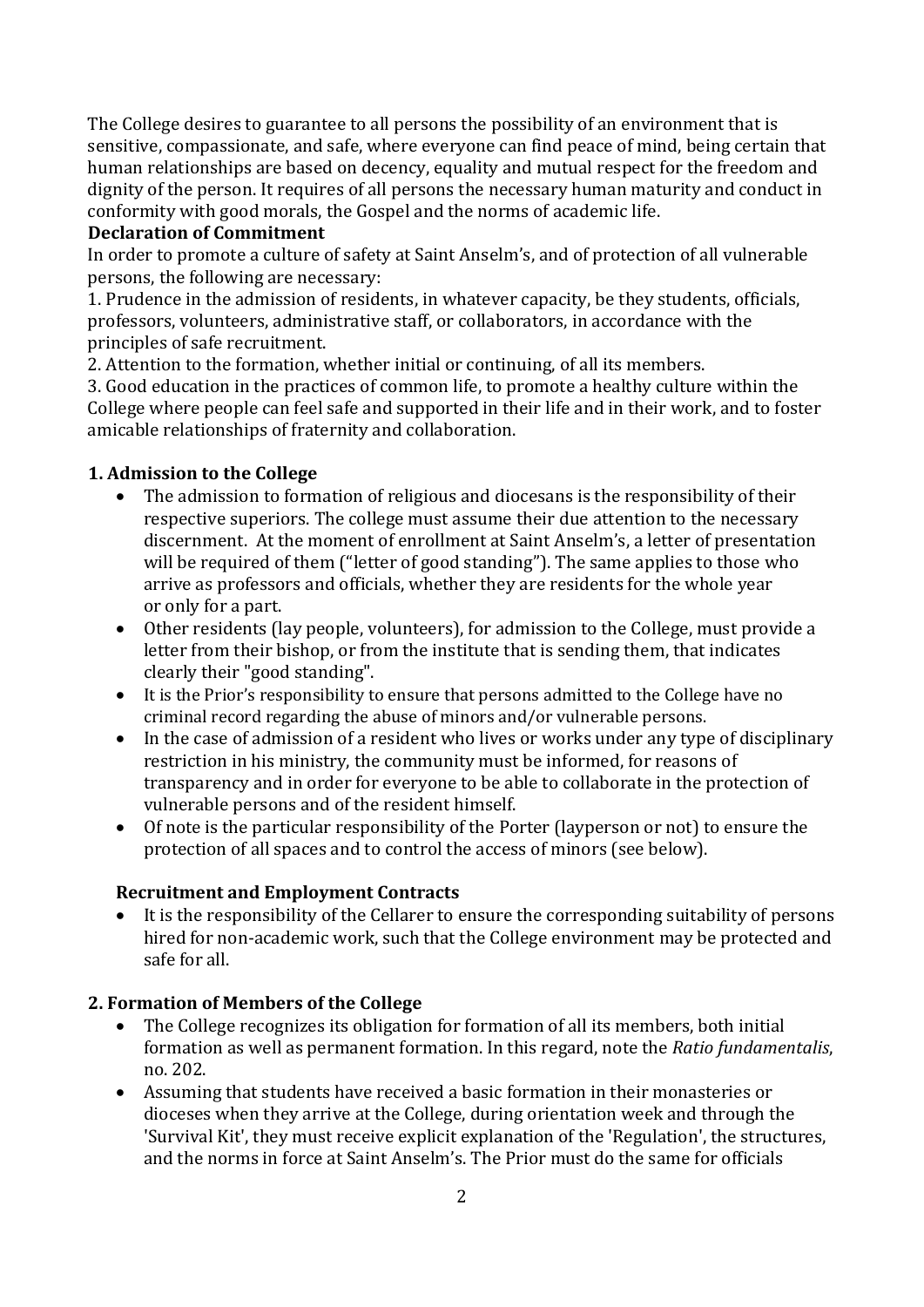and/or professors who are not able to participate in this orientation. Volunteers who come before or after their university studies must receive an equivalent orientation and are entrusted more particularly to the care of the Coordinator, who must help them in the same manner as deans do for their deaneries.

- The deans (associates of the Prior) must be attentive to the particular needs of the persons entrusted to them. In the meeting of the Prior's associates, safety in the house will be discussed regularly.
- During initial formation, the protection of minors and the prevention of abuse must be a part of 'pastoral formation'.
- As regards the permanent formation of residents, the College will organize annually at least one day of human and spiritual formation.
- Such training should concern, in particular with respect to the situation in the Benedictine and religious world, the damage caused to victims of sexual abuse, its impact on families and communities, the recognition of signs of violence, ministry toward those who have been accused, the creation of safe environments, and the responsibility of all persons, be it in canon or civil law.

# **3. Educating in an Environment of Awareness and of Responsibility for Vulnerable Persons**

In personal relationships within the College, a particular awareness is needed concerning imbalances of power. Any person is vulnerable who perceives an imbalance of power. It may be perceived in relationships of authority, of a religious and/or professional nature. Even differences in age between residents, of years of profession, of culture and of language can put one at a disadvantage in which he feels vulnerable.

Therefore, in the life of the College, both in academic activities as well as in social relationships, a professor, an official, or anyone who finds himself in a stronger position, should:

- Use prudence and respect in relating to the other;
- Respect appropriate limits with regard to the other, remembering in this regard diverse cultural sensitivities;
- Provide a positive role model;
- Not make others uncomfortable in face-to-face situations, whether in academic or social contexts;
- Use prudence when communicating through social networks;
- Respect the privacy of the other in photographing and recording, asking permission before any publication on networks;
- Inform the Prior of any doubtful situation.

Professors and officers are not allowed to:

- Establish preferential or discriminatory relationships;
- Make requests of those who certainly would find it stressful or difficult to say no to the requestor;
- Enter the room of a student without just cause, or without the permission of the student. The privacy of each resident's room must be respected.

# **Protect the Safe Environment of the College**

 In principle, minors (under the age of 18) are not allowed in the College, nor in the guesthouse, nor in the parlors, nor in the offices.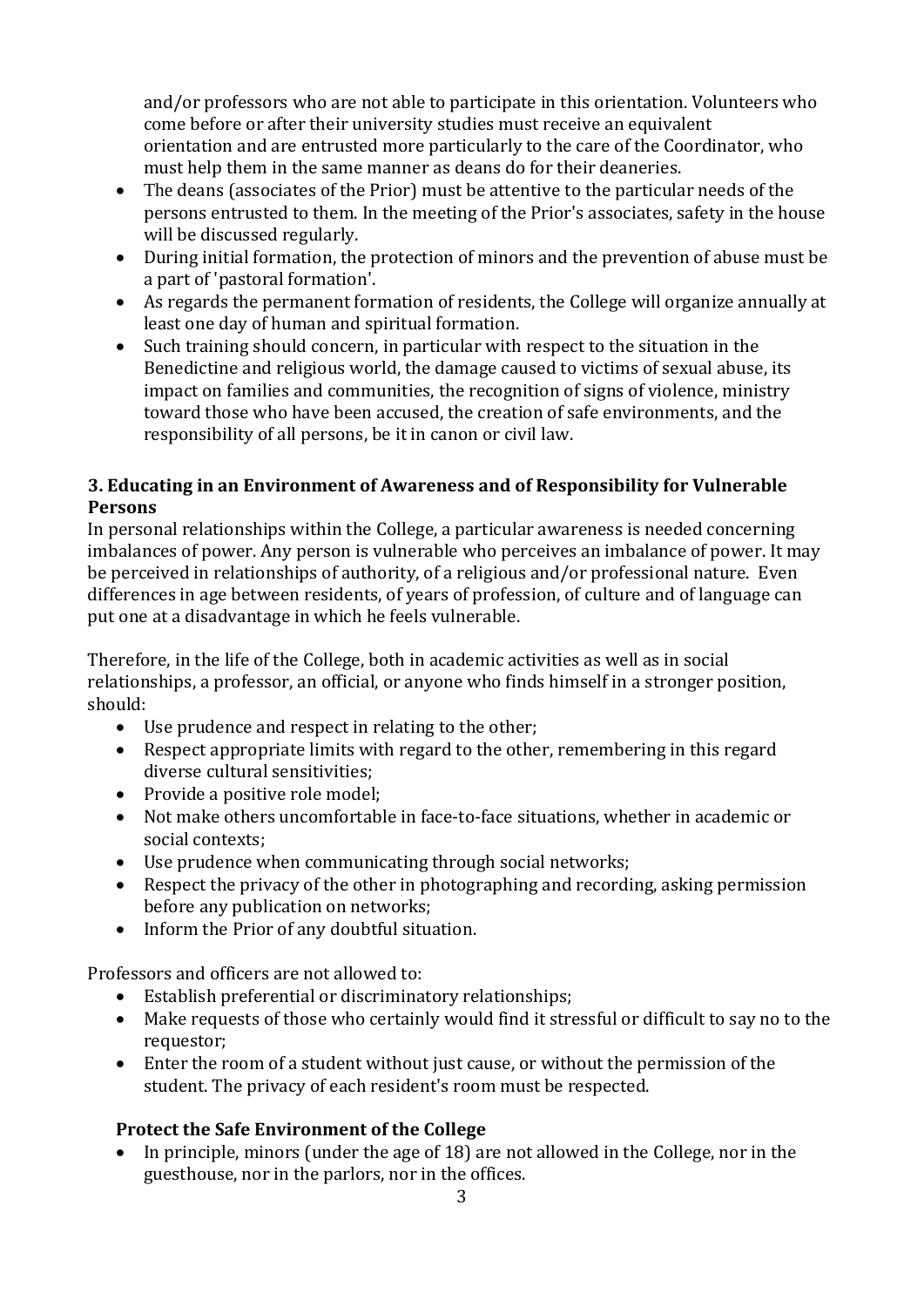- For special reasons, and as an exception, some children (of students and professors) may be allowed in the public areas of the College. In these cases, their parents are always held responsible and must be present, and they must sign a liability document waiving responsibility. It is important that the Guestmaster be aware of such cases in every instance. The Prior must give his explicit consent for any overnight stays.
- The same applies to minors who are part of visiting groups (for example, for a wedding, oblate meetings, special events, especially in the meeting room "Sala Riunioni", or in classrooms, or in the parlors). The presence of parents or responsible adults is assumed, and they must confirm their responsibility in writing, with the consent of the respective official of the College. The Prior must be informed of every instance.
- Student groups consisting of minors are not allowed; for special reasons (for example, groups coming from Benedictine schools), such groups may enter the public areas of the College for guided tours, with the explicit permission of the Prior, and always with their supervisors, who must confirm their responsibility in writing. On the part of the College, they must be guided by the Guestmaster or by another monk, but the Guestmaster always must be made aware of their presence.
- Minors of the families of residents on brief visits to the College always must be accompanied by their carers, who must confirm their responsibility in writing, and by the resident himself. They are not allowed in any cloistered areas (including the corridors of the rooms on the upper floors and the ground floor of the appendix).
- In each case, the parents or responsible adult must sign a liability document waiving responsibility, which is to be requested at the Porter's office.
- Under no circumstances can minors be left unattended without the presence of their parents.
- It is to be remembered that a minor must not use the elevator without the presence of a parent.
- Except for these cases, the Porter must ensure that minors are not permitted entry.

#### **The Church**

The church itself is an open space. There are two doors that connect it with the interior of the College: that of the choir, and that of the Chapel of the Madonna. These doors generally remain locked. It is important to remind residents of the risks to safety if they are left open.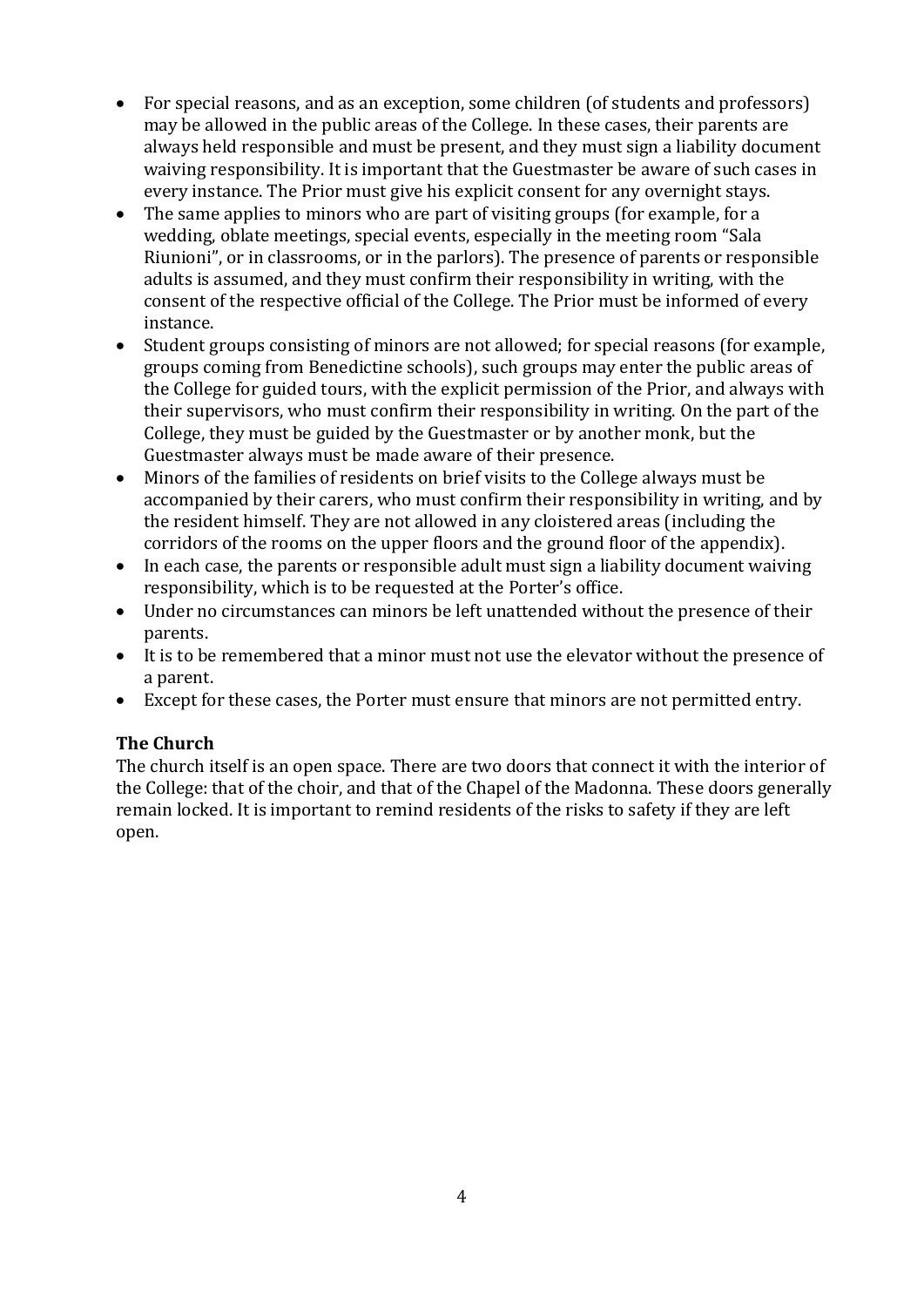

#### **NORMS REGARDING COMPLAINTS OF HARASSMENT AND SEXUAL ABUSE** in effect at the International College of the Benedictines, Saint Anselm's, Rome

*Approved by the Synod of Abbot Presidents of the Benedictine Confederation 11 September 2019*

Art. 1 – SCOPE OF APPLICATION

These norms apply to all those who live or work at Saint Anselm's in whatever capacity (residents, students, professors, supervisors, non-teaching staff, visitors or authorized guests, outsourced staff, collaborators, consultants, regular clients, etc.). They outline the response by the College to those who feel to be victims of sexual abuse or harassment and the reporting of crimes of sexual abuse of the kind specified in Art. 2, even in the case of an abuse occurring outside of Saint Anselm's.

A person who feels they are a victim may choose:

(1) To speak with a Confidential Advisor to seek a solution without necessarily filing a complaint. See Art. 3.

(2) To file a formal complaint within the College. See Art. 4.

(3) To file a complaint with the civil authorities. See Art. 5.

Art. 2 – DEFINITIONS

- 1. For the purposes of the present norms, **sexual harassment** means any act or unwanted behavior of a sexual nature, expressed in physical, verbal or non-verbal form, also in digital form, that causes offense to the dignity and freedom of the person who suffers it, or has the goal or effect of creating an intimidating, hostile, persecutory, degrading, humiliating or offensive climate against an individual or a group of individuals.
- 2. Sexual harassment is not limited to abuse or unwelcome sexual advances, but also includes abusive sexual allusions, requests for sexual favors, abusive speech about the sexuality of others, and any type of behavior of a sexual nature that creates an environment in which the carrying out of study or work, or the affirmation of the dignity and freedom of persons, is impeded in a significant way.
- 3. For the purposes of the present norms, **moral harassment** means repeated hostile behavior, direct or indirect, against an individual or a group of individuals, with physically or psychologically persecutory intent, protracted and systematic, which can create an environment that is disrespectful, humiliating, or harmful to the psychophysical integrity of persons or their dignity.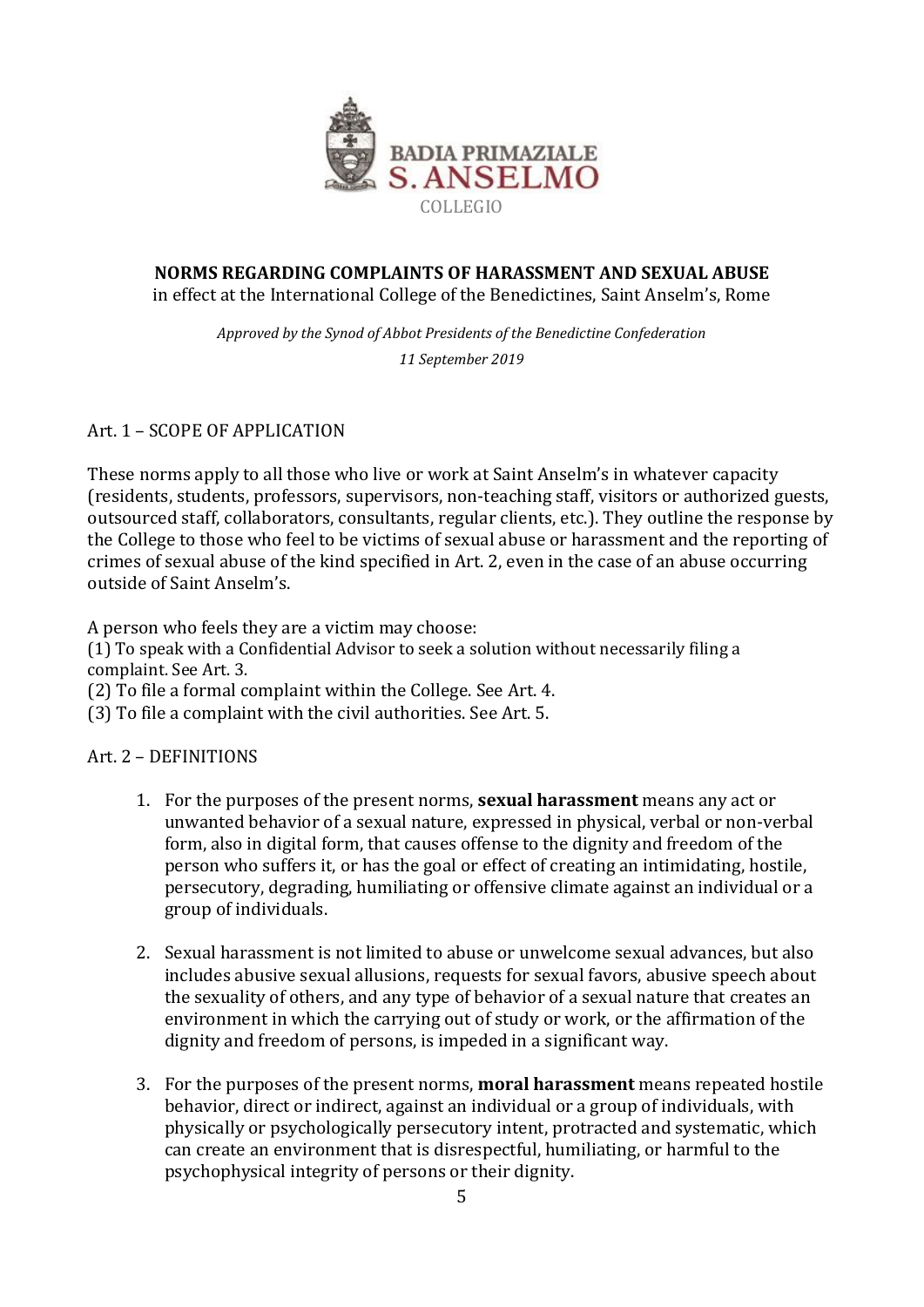- 4. Examples of moral harassment include the following behavior: damage to personal image – such as: injuries, intimidations, slander, insults, dissemination of confidential information, insinuations of a person's psychological or physical problems – or any other action to discredit the person, including bullying, as well as reprimands, if made in the manner indicated in number 3.
- 5. Delicts of sexual abuse are understood to mean, according to the Apostolic Letter in the form of "motu proprio" 'You are the light of the world', Art. 1, those in which a cleric or member of an Institute of Consecrated Life or a Society of Apostolic Life:
	- a. forces someone, with violence or threat or through abuse of authority, to perform or be subjected to sexual acts;
	- b. performs sexual acts with a child or a vulnerable person;
	- c. is involved in the production, exhibition, possession or distribution, including online, of child pornography, as well as in the recruitment or induction of a child or a vulnerable person to participate in pornographic exhibitions;
	- d. as superior, acts, or by direct actions or omissions causes, to interfere or to evade civil inquiries or canonical, administrative or criminal investigations, against a cleric or a religious regarding the delicts referred to in letter a) of the present paragraph.
	- In every case, such delicts must be reported according to Art. 4 of the present norms.
- 6. For the purposes of the present norms, the following terms are understood to mean:
	- a. "*minor*": any person under the age of eighteen or in an equivalent situation according to the law;
	- b. "*vulnerable person*": any person in a state of infirmity, physical or mental disability, or whose personal liberty is restricted in such a way that in fact, even from time to time, limits his or her capacity for understanding or will, or in any case to resist the offense;
	- c. "Child *pornography*": any representation of a minor, regardless of the means used, involved in explicit sexual activities, real or simulated, and any representation of sexual organs of minors for primarily sexual purposes.
- 7. Infractions can be considered mild, serious, or very serious.
	- a. Infractions are considered minor when they are of a fleeting nature: for example, verbal expressions or spontaneous gestures.
	- b. Infractions are considered serious, being minor in themselves, when repeated, and those which have a social impact: for example, the unwanted dissemination of information, or false, slanderous or harmful accusations against the reputation of others.
	- c. Serious infractions are considered very serious when they are repeated after a reprimand, or those that involve direct requests for sexual services or unwanted physical contact.
	- d. Sexual harassment is considered to be of utmost seriousness when carried out by the staff of the College, by a teacher or non-teacher, towards resident students.

Art. 3 – CONFIDENTIAL ADVISORS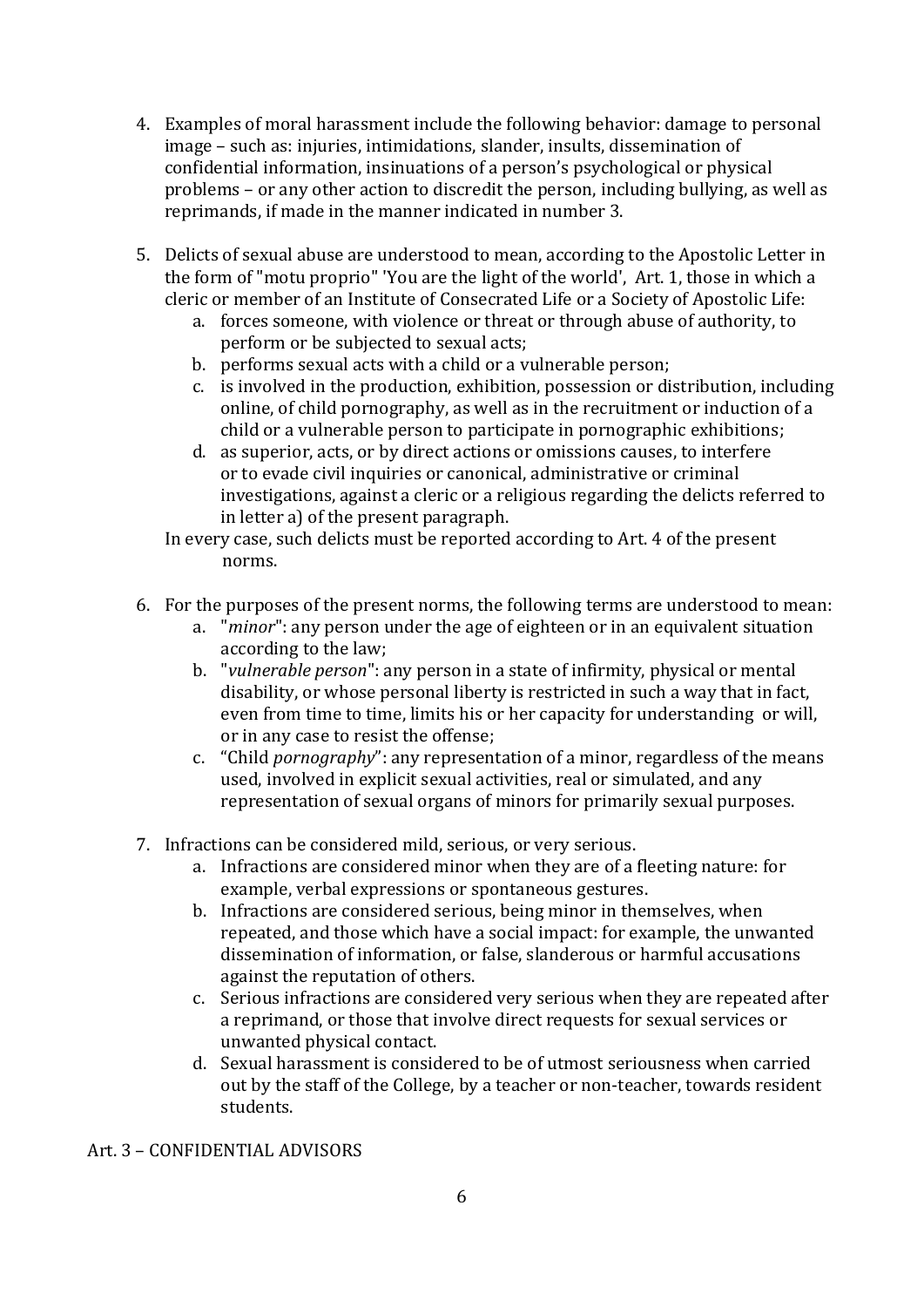- 1. Confidential Advisors carry out a service of accompaniment for a person who feels they are a victim of sexual or moral harassment. They (a) provide listening, (b) explain to the person his or her rights and how to make use of them, (c) can advise and agree with the person how to carry the matter forward including the making of a formal complaint, according to the provisions referred to in Art. 4 or 5, (d) can give advice and information on therapeutic assistance, (e) take into account the opinion and needs of the offended person, protecting his or her image and privacy, as well as the confidentiality of personal data.
- 2. Information bearing on an investigation, however, may need to be shared by the Advisor, but with the knowledge of the individual concerned. The Advisor may not be part of any disciplinary panel.
- 3. When a case is brought to the attention of the College authorities, these authorities must in turn provide a response to the Advisors on the specific measures that were taken.
- 4. Confidential Advisors can propose actions and initiatives, through information and formation, aimed at promoting an organizational climate that is suitable for ensuring the equal dignity and freedom of persons within Saint Anselm's.
- 5. Confidential Advisors are appointed by the Prior. In addition to the deans, who can carry out this task for residents *(and not exclusively those belonging to their deanery)*, one or two persons from outside the institutional structures of Saint Anselm's will be appointed. Their names must be accessible on the website, on the internal bulletin board of the College (in the postal room "Sala di Posta"), and in the 'Survival Kit'.
- 6. The Prior must provide the Advisors with contacts or information of a professional nature that can serve those in need.

#### Art. 4 – INTERNAL PROCEDURE FOR THE PROTECTION OF THE HARASSED PERSON

- 1. Anyone having been subjected to harassment as defined in Art. 2 who wishes to file a complaint to the internal authorities of Saint Anselm's, without prejudice in any case to their ability to file legal action with the judicial Authorities, may follow the procedure in this article, Art. 4 §3.
- 2. An accusation of harassment may come from a third person:
	- a. In the cases outlined in Art. 2 §5 of the present norms, every cleric or member of an Institute of consecrated life or of a Society of apostolic life has the obligation to report, as established in 'You are light of the world', Art. 3 §1.
	- b. Even when it concerns a resident of the College, the event must be reported according to the provisions of Art. 4 §3. In these cases, the other residents also have the right to report.
- 3. A complaint is reported in this manner:
	- a) A complaint against a resident (student, teacher, official) is reported to the Prior.
	- b) A complaint of harassment by a member of the staff must be reported to the Prior – equally in the case of a person who is onsite for non-academic reasons (for example, suppliers, visitors, etc.). The Prior must inform the Administrative Director, always observing due confidentiality. The Administrative Director proceeds according to the employment contract.
	- c) A complaint of abuse on the part of the Prior or Rector should be reported to the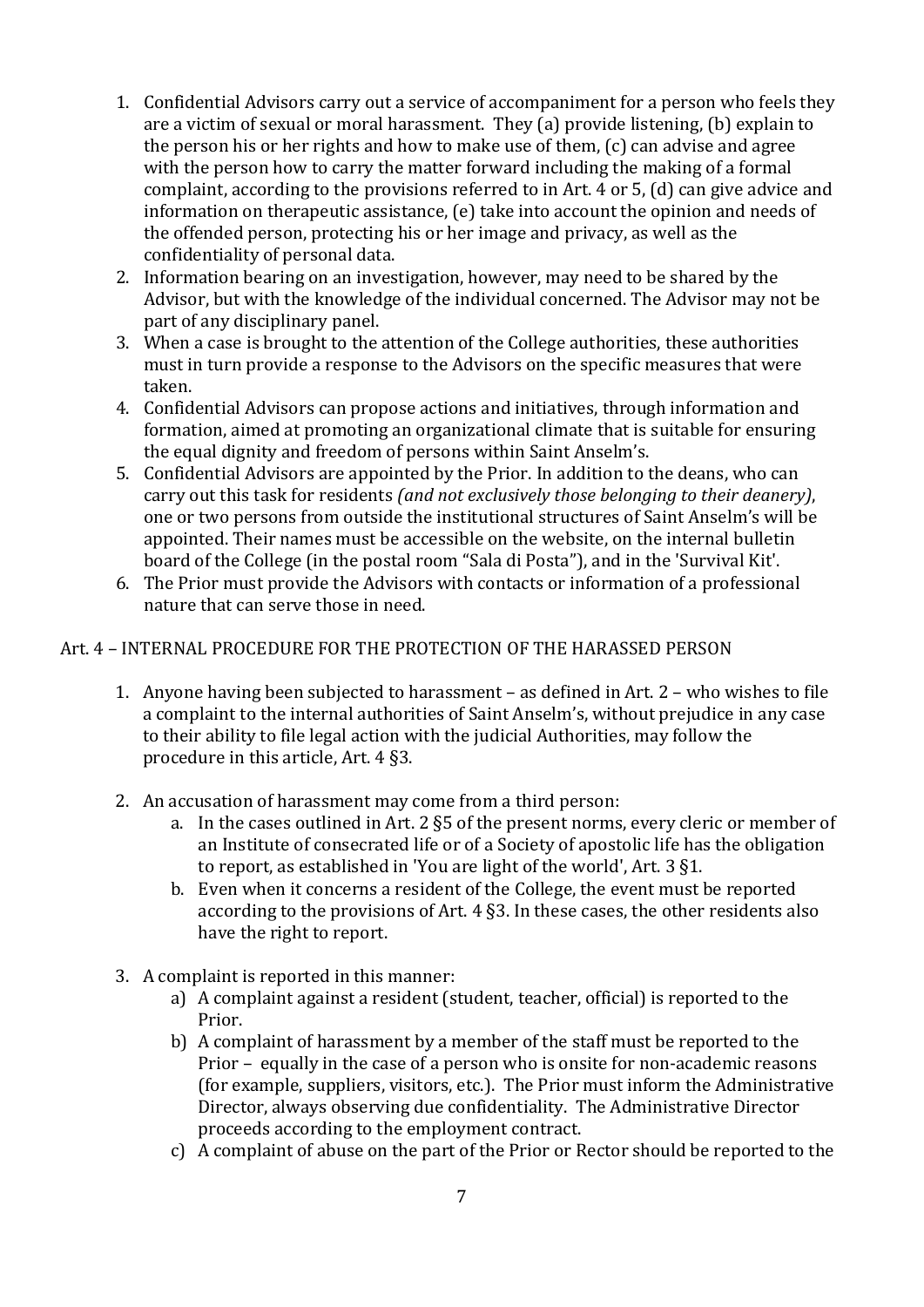Abbot Primate; a complaint of abuse on the part of the Abbot Primate must be reported to the Prior or to the Rector, who must bring the complaint to the Vicar of the Confederation (who will inform the other members of the Abbot Primate's Council). The Vicar will take the case to the competent dicastery of the Holy See.

- 4. Except in the case of a complaint against the Abbot Primate, the Prior or the Rector, complaints are evaluated by a *Disciplinary Commission*. The Prior appoints two persons, for example, from the Senior Council, who form a disciplinary commission together with him.
- 5. The Prior, or the Abbot Primate, if a complaint is reported to him, must (a) ensure the safety of the person offended; (b) distance the person under investigation from the person offended or from others possibly at risk; (c) prevent the repetition of any offenses; (d) protect the person offended from any intimidation or retaliation.
- 6. Also considered to be abuse is any form of retaliation or discrimination against whoever reports instances of harassment, including witnesses.
- 7. No constraint of silence may be imposed on a person who files a report regarding its content.
- 8. It is up to the Disciplinary Commission:
	- 1. To investigate every case referred to the Commission within 90 days of reporting;
	- 2. To follow the procedure established for cases of sexual harassment and to decide whether or not the complaint is founded, and, depending on the case, to judge whether the complaint should be brought to the civil authorities;
	- 3. To impose sanctions in other cases in proportion to the seriousness of the infraction;
	- 4. To implement measures that the Commission deems necessary to protect the victim from further harassment and to allow him or her to pursue their personal activities in peace.
- 9. Once the investigation is concluded and the judgment of the case has been established, according to § 8, the Prior must:
	- 1. Provide for the application of the Disciplinary Commission's decisions;
	- 2. Inform the superiors of the accused (the abbot of their monastery for monks, the bishop for priests and laity, and the religious superior for religious) if the person is found guilty, and deliver the infraction and penalties in writing.
- 10. If the case must be reported to the civil authorities, the Prior (or in the case of a complaint according to Art. 4 §3 (b), the Administrative Director) must inform the Abbot Primate in writing.
- 11. In the event of a formal complaint of harassment by non-teaching staff, the provisions of the *Employment Contract* apply.
- 12. In the event that the accused is a cleric or a religious and the alleged victim is a minor or a person who habitually has an imperfect use of reason, the obligation arises to inform